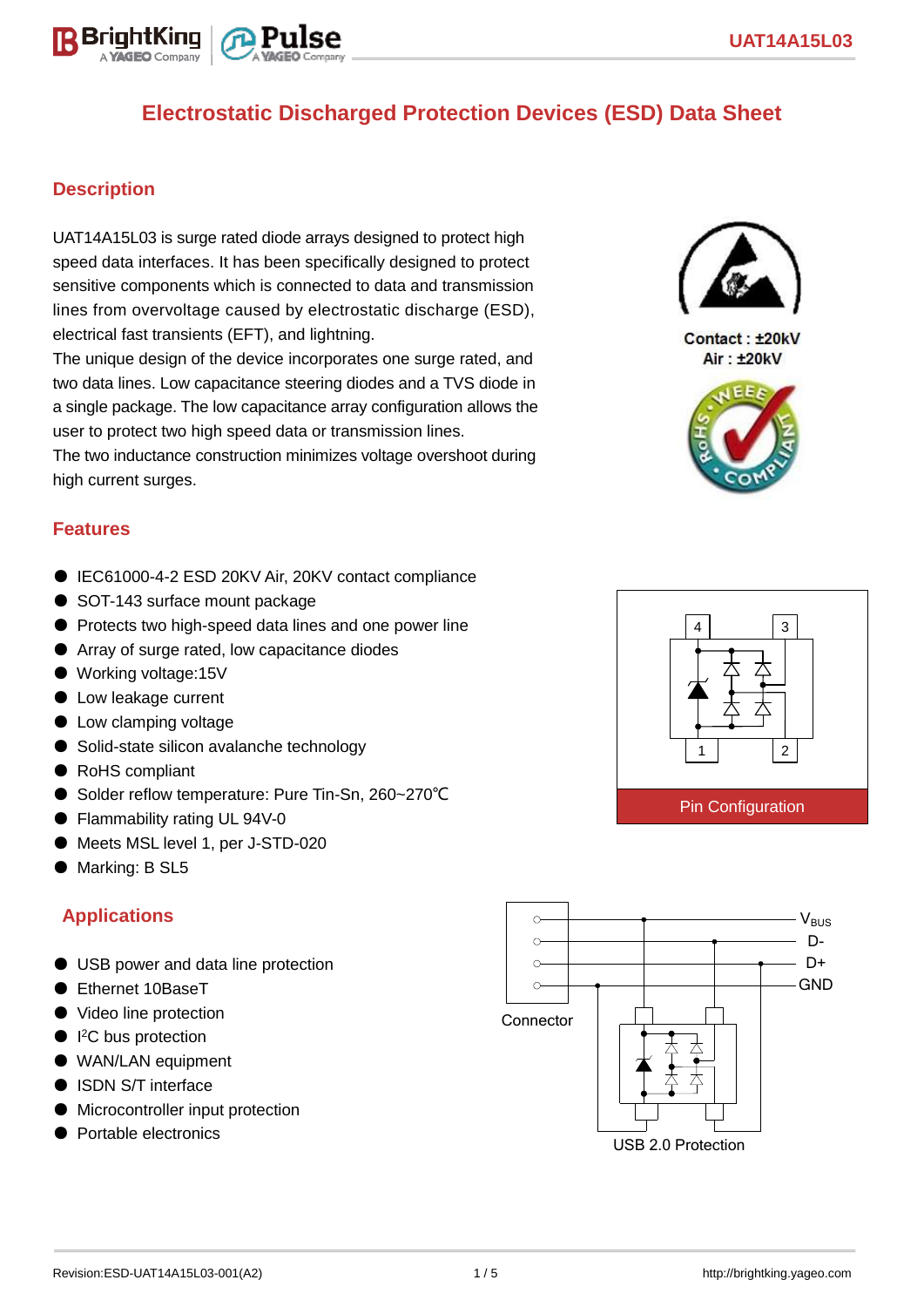

# **Maximum Ratings**

| Rating                                | Symbol                                                    | Value    | Unit   |  |
|---------------------------------------|-----------------------------------------------------------|----------|--------|--|
| ESD voltage (Contact discharge)       |                                                           | ±20      | kV     |  |
| ESD voltage (Air discharge)           | <b>VESD</b>                                               | ±20      |        |  |
| Storage & operating temperature range | $\mathsf{T}_{\texttt{STG}}\,,\!\mathsf{T}_{\texttt{J}}\,$ | -55~+150 | $\sim$ |  |

# **Electrical Characteristics (TJ=25**℃**)**

| Parameter                              | Symbol                  | Condition                                         | Min. | Typ. | Max. | <b>Unit</b> |
|----------------------------------------|-------------------------|---------------------------------------------------|------|------|------|-------------|
| Reverse stand-off voltage              | <b>V</b> <sub>RWM</sub> |                                                   |      |      | 15   | $\vee$      |
| Reverse breakdown voltage              | $V_{BR}$                | $I_{BR}$ =1mA                                     | 16.7 |      |      | V           |
| Reverse leakage current                | IR.                     | $V_R = 15V$                                       |      |      | 1    | μA          |
| Clamping voltage (tp=8/20µs)           | $V_C$                   | $I_{PP} = 1A$                                     |      |      | 30   | $\vee$      |
| Clamping voltage ( $tp = 8/20 \mu s$ ) | $V_{\rm C}$             | $I_{PP} = 2A$                                     |      |      | 35   | V           |
| Peak pulse current (tp=8/20µs)         | $_{\rm lPP}$            |                                                   |      |      | 2    | A           |
| Off state junction capacitance         | $C_{J}$                 | $0Vdc$ , f=1 $MHz$<br>Between I/O<br>pins and GND |      | 0.8  | 1    | рF          |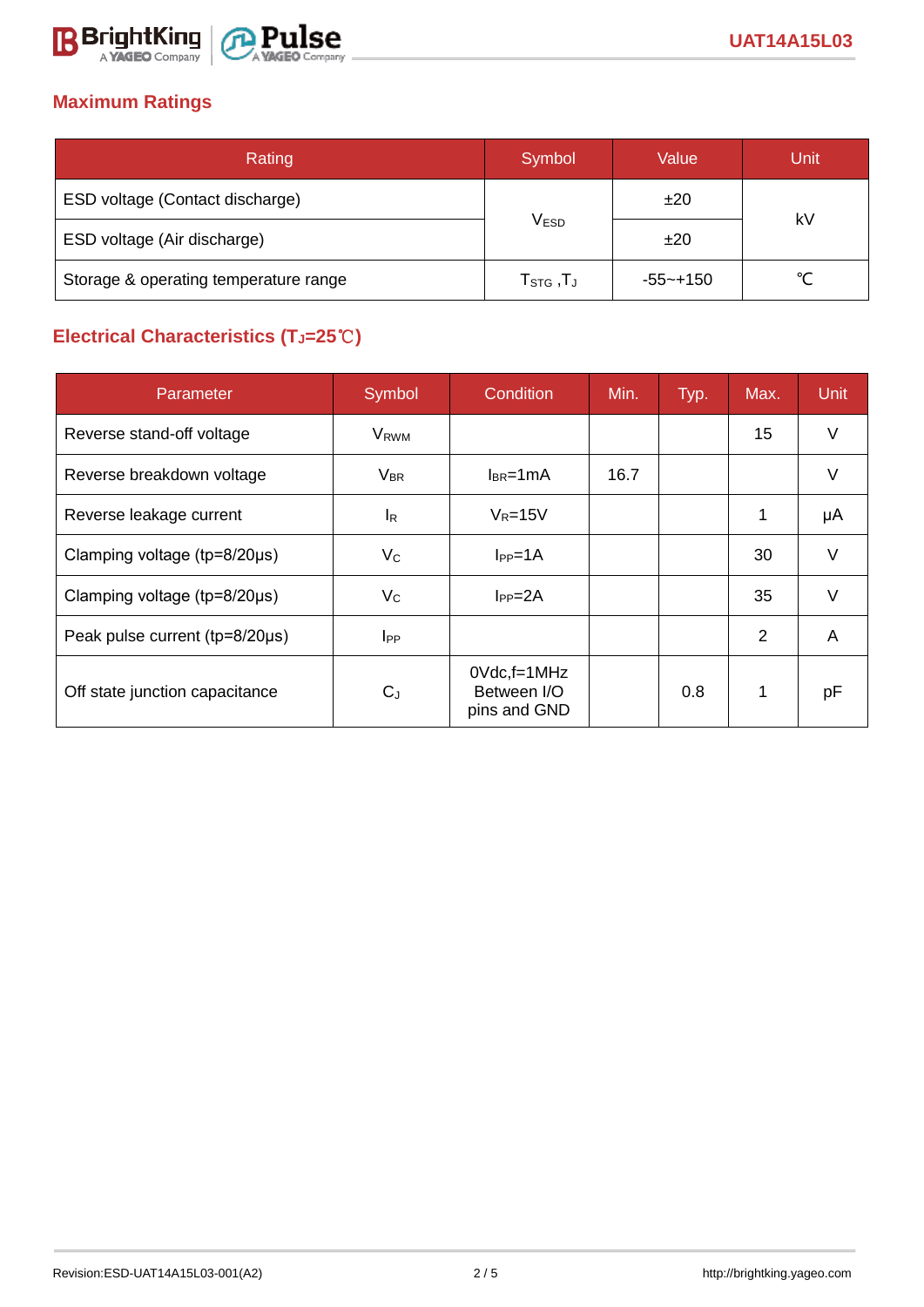

## **ESD Protection Standards**

#### **IEC61000-4-2**

Interfaces of consumer electronic equipment are widely specified according to the International Electrotechnical Commission standard IEC61000-4-2. This standard is not targeted towards particular devices but towards general equipment, systems and subsystems that may be involved in electrostatic discharge. consists of a 150pF capacitor and a 330Ω series resistor representing the counterpart to the Device Under Test (DUT).



#### **Human Body Model (HBM, MIL-883E method 3015.7)**

The HBM standard simulates an ESD surge generated by human contact to electronic components.

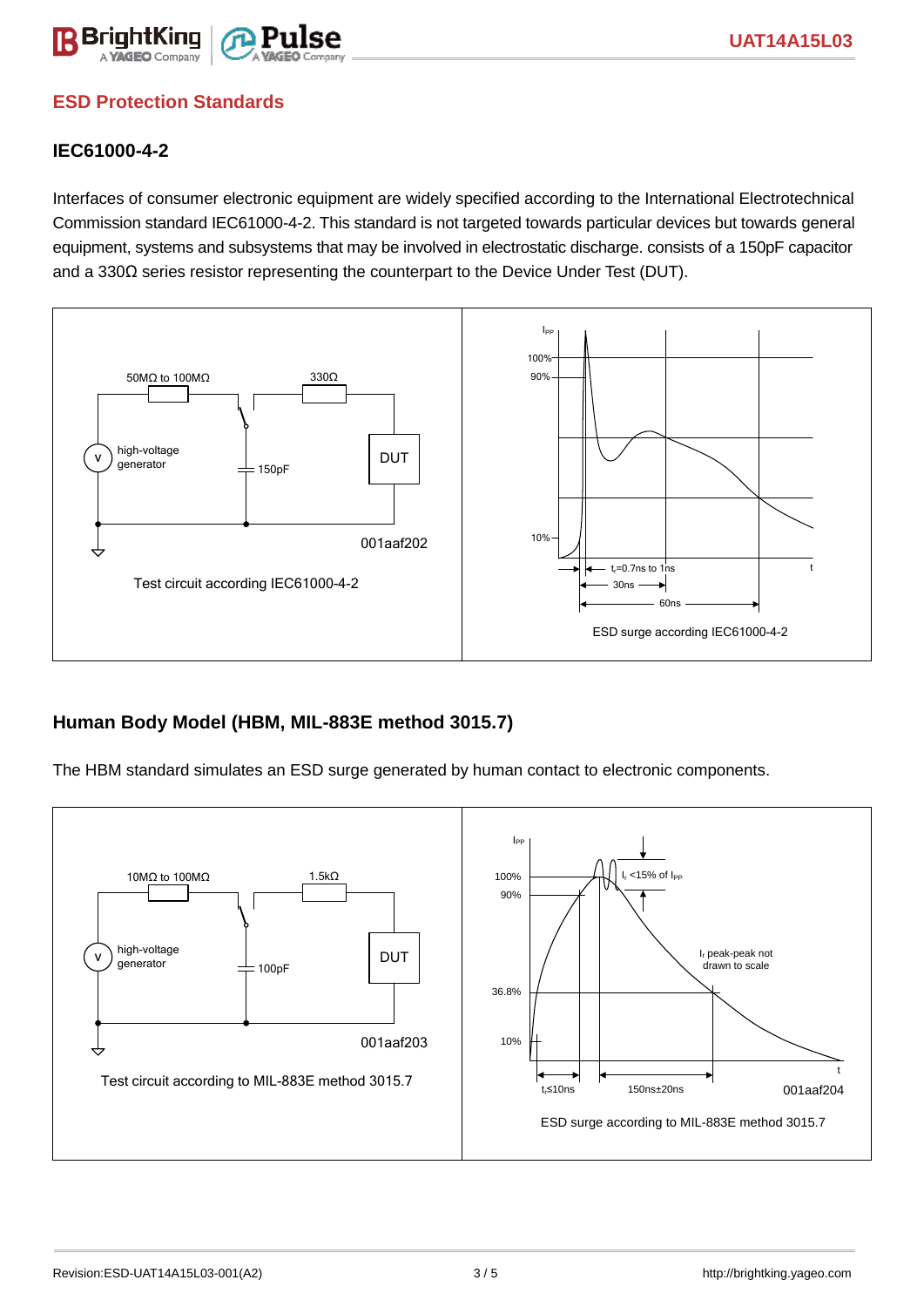

# **Recommended Soldering Conditions**